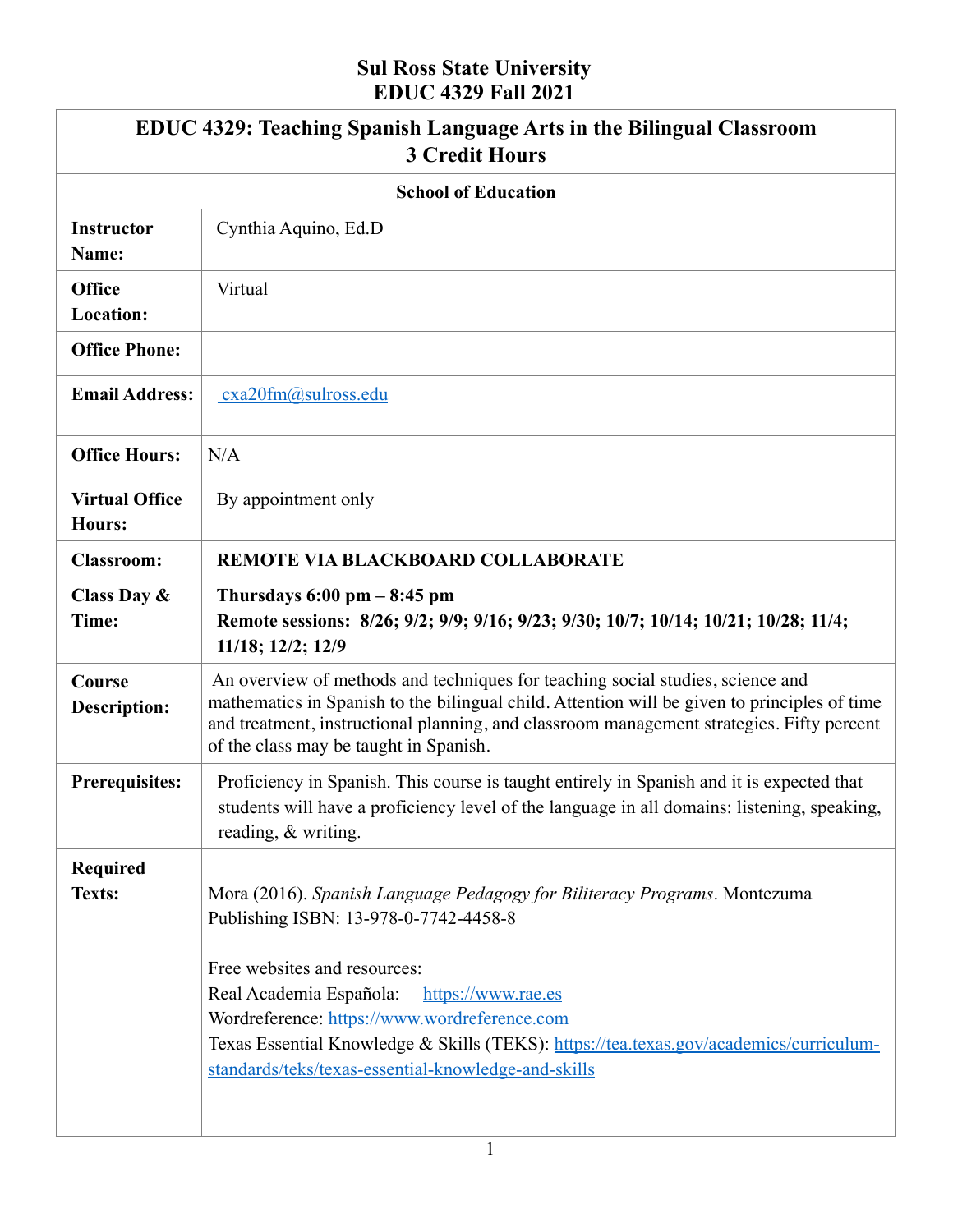### **Course Goals or Overview:**

The goal of this course is to equip bilingual teacher candidates with the skills to meet the linguistic and cognitive needs of emergent bilingual students in Spanish/English EC-6 bilingual classrooms. Students will prepare for the BTLPT exam. The BTLPT exam is designed to evaluate whether a test taker has the requisite knowledge and skills in Spanish that an entry-level educator in this field in Texas public schools must possess.

| <b>Learning Objectives/Outcomes:</b><br>At the end of this course, the student will |                                                                                                                                                                                  |  |  |
|-------------------------------------------------------------------------------------|----------------------------------------------------------------------------------------------------------------------------------------------------------------------------------|--|--|
|                                                                                     | Prepare lessons, materials, and assessments and use academic language competently in<br>L1 and L2 to communicate effectively (orally and in writing) in Spanish                  |  |  |
| 2                                                                                   | Prepare for the TEXES Exam BTLPT requirements.                                                                                                                                   |  |  |
| 3                                                                                   | Interpret meaning and evaluate oral communications in the target language.                                                                                                       |  |  |
| 4                                                                                   | Create authentic and engaging learning activities and experiences in different content<br>areas that promote bilingual learners' development of concepts and skills in L1 and L2 |  |  |
| 5                                                                                   | Select and use a variety of strategies and resources, including technology, to differentiate<br>instruction.                                                                     |  |  |
| 6                                                                                   | Identify instructional strategies to analyze children's' strength and needs for planning<br>instruction.                                                                         |  |  |

#### **New Educator Standards:**

The content and objectives of this course are aligned with the INTASC Standards of the Department of Teacher Education, with the state of Texas ESL standards, and with the National Teachers of English for Speakers of Other Languages (TESOL) standards.

#### **Course Requirements:**

- A. Every assignment in this course is important to your preparation as a bilingual educator. Attendance is required and will be reflected on your final grade. If you have an emergency and cannot attend class for a day, contact the instructor in advance, if possible*.* Absences could impact your final grade.
- B. Completion of all assignments is required to receive credit for the course. Assignments must be turned in on time to receive full credit*.*
- C. All writing for this course must be submitted in Spanish. This is to prepare you for the BTLPT writing portion.

#### **Course Assignments:**

**Essays: Ensayos Narrativos (100 points each)** 

Total: 200 points

**Discussions: Comprensión de lectura (20 points each)** Total: 300 points

#### **Quizzes: Gramática (10 points each)**

Total: 150 points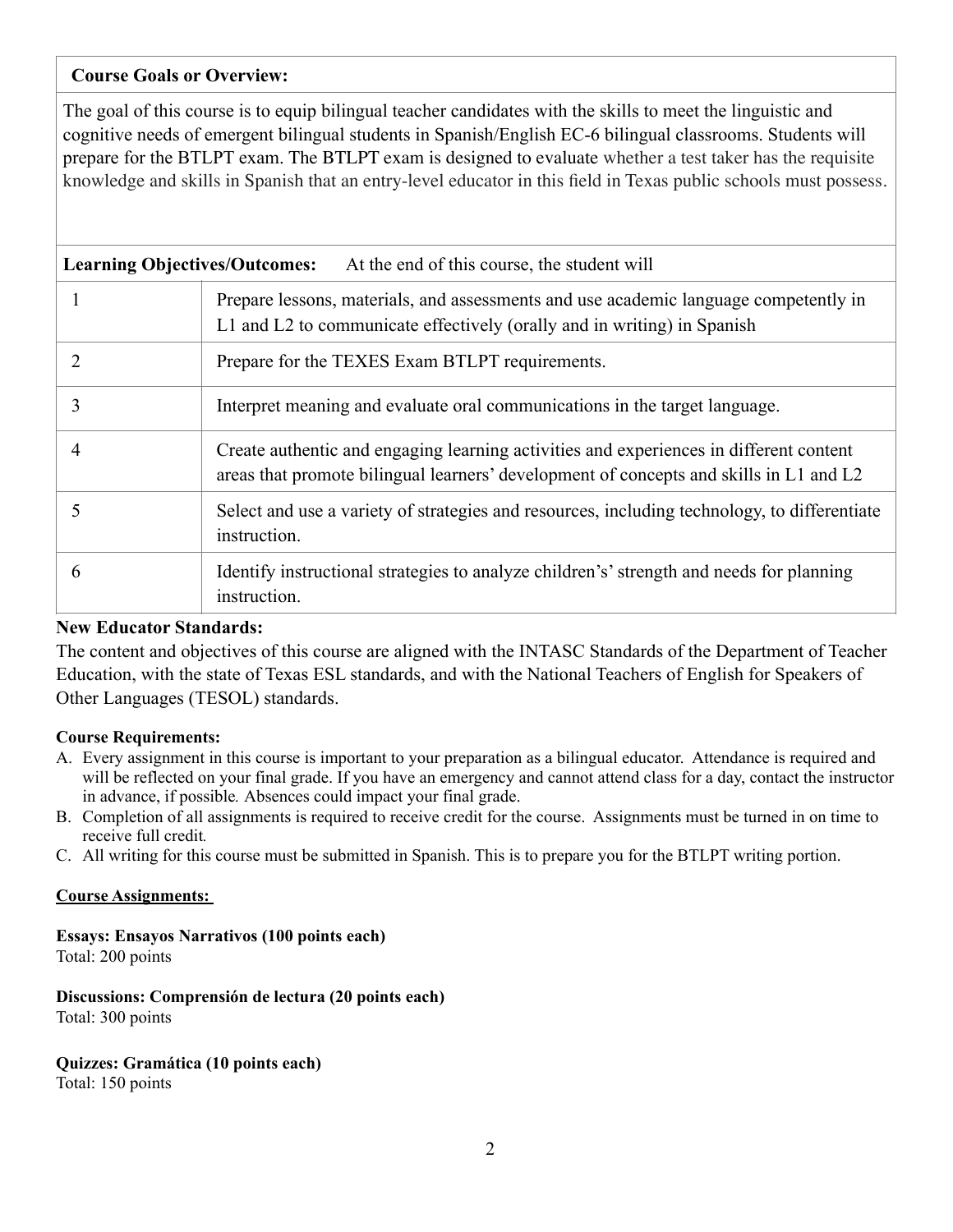# **Chapter Presentation: Presentación oral de un capítulo**

Total: 100 points

### **Lesson Plans: Planes de Enseñanza (100 points each)**

Total: 400 points

### **BTLPT: Práctica de BTLPT (100 points each)**

Total: 500 points

### **Attendance: Asistencia**

Total: 150 points

## **EDUC 4329 Schedule Fall 2021**

| Week 1:<br>8/26 | Class 6:00pm        | In class: Syllabus, expectations, overview.<br>Due 9/1 before midnight<br><b>Discussion:</b> Introductions and responses to classmates. All in<br>Spanish.<br>Gramática: Complete Spanish grammar quiz.                          |  |
|-----------------|---------------------|----------------------------------------------------------------------------------------------------------------------------------------------------------------------------------------------------------------------------------|--|
| Week 2:<br>9/2  | <b>Class 6:00pm</b> | Due 9/8 before midnight<br><b>Discussion:</b> Reading comprehension activity.<br>Gramática: Complete Spanish grammar quiz.                                                                                                       |  |
| Week 3:<br>9/9  | Class 6:00pm        | In class: Chapter 1 Presentation and discussion.<br>Due 9/15 before midnight<br>Discussion: Reading comprehension activity.<br>Gramática: Complete Spanish grammar quiz.<br>Essay #1: All About Me (Spanish).                    |  |
| Week 4:<br>9/16 | <b>Class 6:00pm</b> | In class: Chapter 2 Presentation and discussion.<br>Due 9/22 before midnight<br><b>Discussion:</b> Reading comprehension activity.<br>Gramática: Complete Spanish grammar quiz<br>Lesson Plan #1: Language Arts Lesson (Spanish) |  |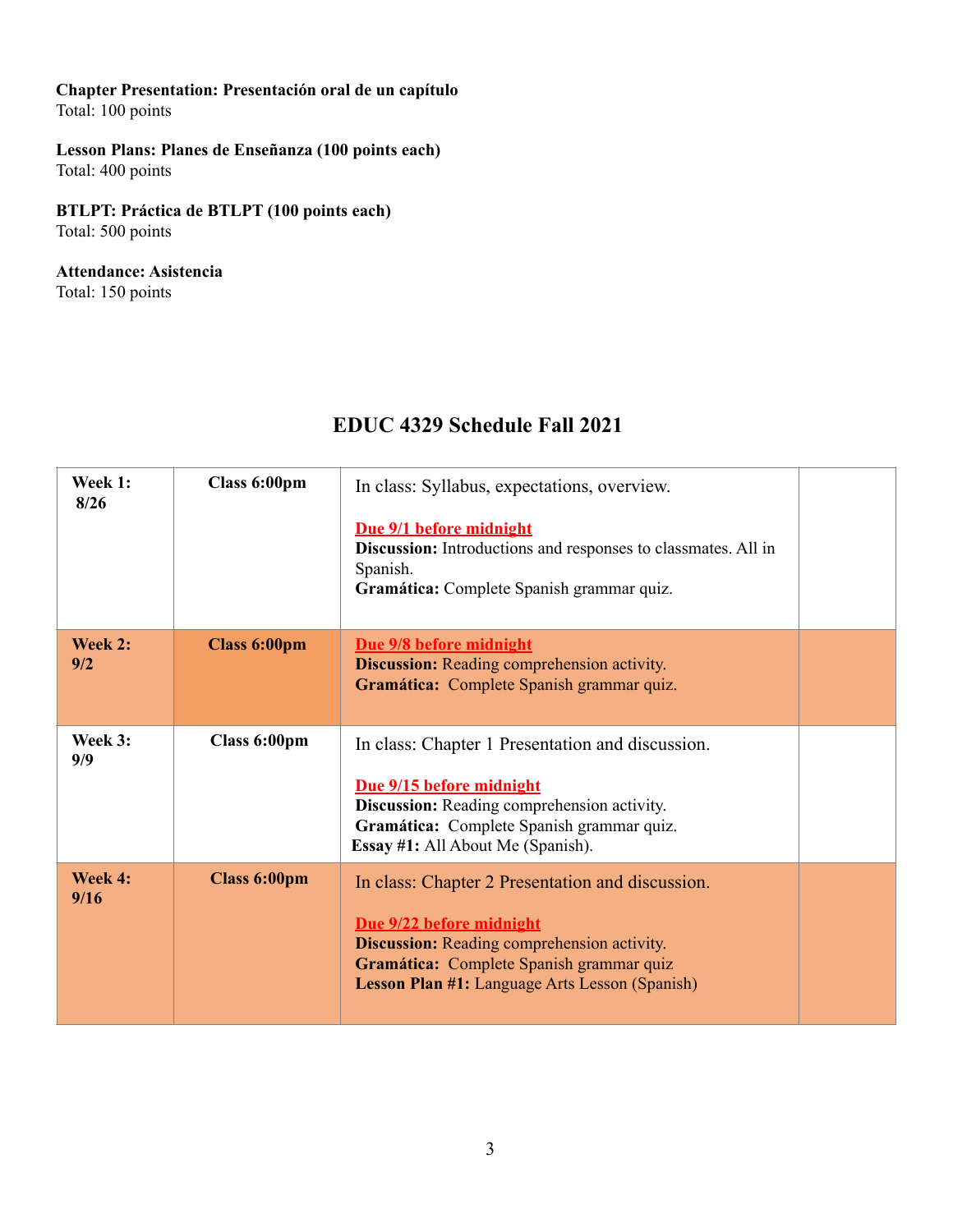| Week 5:<br>9/23          | Class 6:00pm        | In class: Chapter 3 Presentation and discussion<br>Due 9/29 before midnight<br>Discussion: Reading comprehension activity.<br>Gramática: Complete Spanish grammar quiz<br><b>BTLPT Listening Test</b>                          |  |
|--------------------------|---------------------|--------------------------------------------------------------------------------------------------------------------------------------------------------------------------------------------------------------------------------|--|
| Week 6:<br>9/30          | <b>Class 6:00pm</b> | In class: Chapter 4 Presentation and discussion<br>Due 10/6 before midnight<br><b>Discussion:</b> Reading comprehension activity.<br>Gramática: Complete Spanish grammar quiz                                                  |  |
| Week 7:<br>10/7          | Class 6:00pm        | In class: Chapter 5 Presentation and discussion<br>Due 10/13 before midnight<br>Discussion: Reading comprehension activity.<br>Gramática: Complete Spanish grammar quiz<br><b>BTLPT Oral Test</b>                              |  |
| Week 8:<br>10/14         | <b>Class 6:00pm</b> | In class: Chapter 6 Presentation and discussion<br>Due 10/20 before midnight<br><b>Discussion:</b> Reading comprehension activity.<br>Gramática: Complete Spanish grammar quiz<br><b>Lesson Plan #2: Math Lesson (Spanish)</b> |  |
| Week 9:<br>10/21         | Class 6:00pm        | In class: Chapter 7 Presentation and discussion<br>Due 10/27 before midnight<br>Discussion: Reading comprehension activity.<br>Gramática: Complete Spanish grammar quiz<br><b>BTLPT Reading Test</b>                           |  |
| <b>Week 10:</b><br>10/28 | <b>Class 6:00pm</b> | In class: Discussion<br>Due 11/3 before midnight<br><b>Discussion:</b> Reading comprehension activity.<br>Gramática: Complete Spanish grammar quiz                                                                             |  |
| <b>Week 11:</b><br>11/4  | Class 6:00pm        | In class: Discussion<br>Due 11/10 before midnight<br>Discussion: Reading comprehension activity.<br>Gramática: Complete Spanish grammar quiz<br><b>Lesson Plan #3: Science or Social Studies (Spanish)</b>                     |  |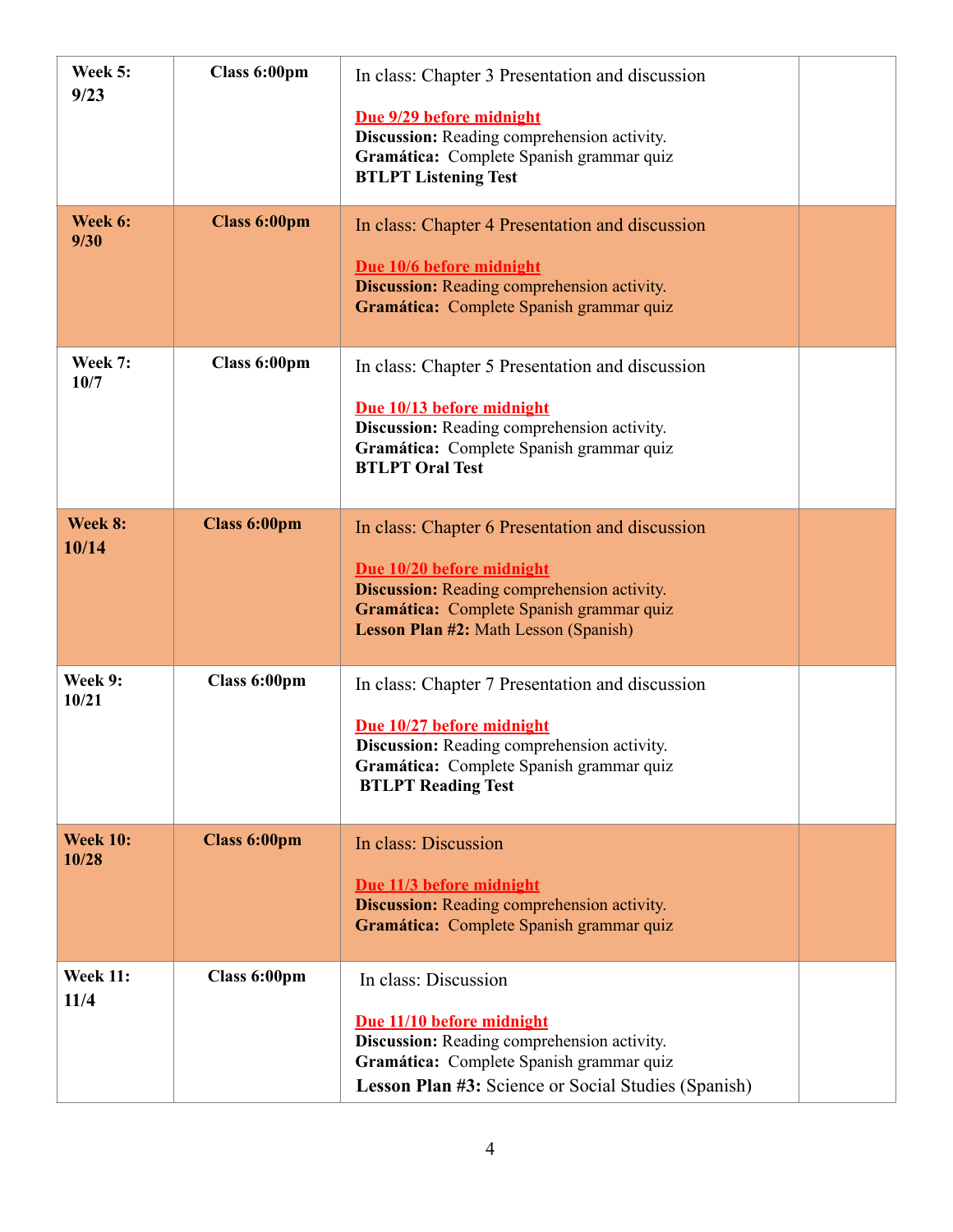| <b>Week 12:</b><br>11/11 | <b>NO CLASS</b>         | <b>VETERANS DAY</b><br>Due 11/17 before midnight<br><b>Discussion:</b> Reading comprehension activity.<br>Gramática: Complete Spanish grammar quiz<br><b>Lesson Plan #4: ESL plan (English)</b> |  |
|--------------------------|-------------------------|-------------------------------------------------------------------------------------------------------------------------------------------------------------------------------------------------|--|
| <b>Week 13:</b><br>11/18 | Class 6:00pm            | In class: Discussion<br>Due 12/1 before midnight<br>Discussion: Reading comprehension activity.<br>Gramática: Complete Spanish grammar quiz<br><b>BTLPT Writing Test</b>                        |  |
| <b>Week 14:</b><br>11/25 | <b>NO CLASS</b>         | <b>THANKSGIVING WEEK</b>                                                                                                                                                                        |  |
| <b>Week 15:</b><br>12/2  | Class 6:00pm            | In class: Discussion<br>Due 12/8 before midnight<br>Discussion: Reading comprehension activity.<br>Gramática: Complete Spanish grammar quiz<br><b>Essay #2: Bilingual Education (Spanish)</b>   |  |
| <b>Week 16:</b><br>12/9  | <b>No virtual class</b> | <b>Final week: BTLPT practice test.</b>                                                                                                                                                         |  |

### **Descripción de las actividades para este semestre**

### **Essays: Ensayos Narrativos (100 points each)**

Total: 200 points

**Ensayo #1**: Escribe un ensayo narrativo con el tema: Todo sobre mi. En este ensayo puedes escribir sobre donde naciste, tu infancia, familia, metas y pasatiempos. Tu ensayo debe ser escrito en español entre 1 ½- 2 páginas, doble renglón, con letra número 12. **Fecha de entrega: 9/15/21**

**Ensayo #2**: Escribe un ensayo narrativo con el tema: Educación bilingüe. En este ensayo puedes escribir sobre todo lo aprendido en clase, incluyendo la información del libro de texto y presentaciones de tus compañeros. Tu ensayo debe ser escrito en español entre 3 a 4 páginas, doble renglón, con letra número 12. **Fecha de entrega: 12/8/21**

### **Discussions: Comprensión de lectura (20 points each)**

Total: 300 points

Todas las semanas tendrán una actividad de compresión de lectura donde se les proveerá un artículo o párrafo con 5 preguntas de comprensión. Esta actividad se entregará el día antes de clase (domingos antes de medianoche).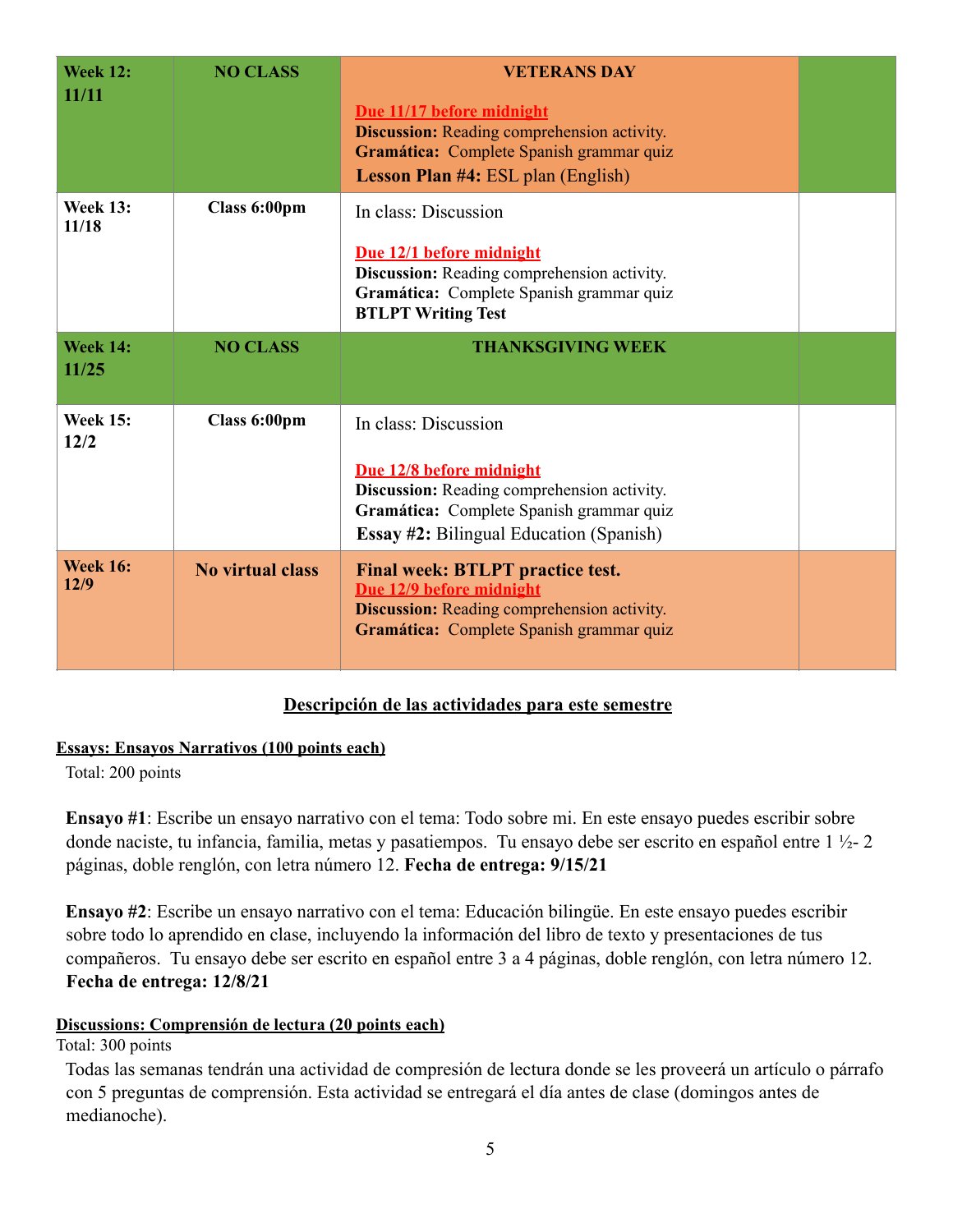#### **Quizzes: Gramática (10 points each)**

Total: 150 points

Todas las semanas tendrán una pequeña evaluación de gramática en español. La evaluación constará de 10 oraciones o palabras que tendrán errores gramaticales y tendrán que corregir. Esta actividad se entregará el día antes de clase (domingos antes de medianoche).

#### **Chapter Presentation: Presentación oral de un capítulo**

Total: 100 points

El texto consta de 7 capítulos que será presentado durante la clase por los estudiantes. En una página en Google que se les proveerá podrán anotarse para el grupo y fecha de la presentación. Cada grupo dividirá el capítulo para presentar a la clase. La presentación tiene que ser en español, interactiva y con alguna actividad. Tendrán hasta 1 hora para presentar.

### **Lesson Plans: Planes de Enseñanza (100 points each)**

Total 400 points Crearán 4 planes de enseñanza este semestre. Cada plan será para una materia diferente.

**Plan #1: Lenguaje/Escritura.** Este plan debe ser escrito en español utilizando los TEKS correspondientes. Recuerden que deben incluir descripción de la lección, materiales, actividades, evaluación, y cierre de la lección. **Fecha de entrega: 9/22/21**

**Plan #2: Matemáticas.** Este plan debe ser escrito en español utilizando los TEKS correspondientes. Recuerden que deben incluir descripción de la lección, materiales, actividades, evaluación, y cierre de la lección. **Fecha de entrega: 10/20/21**

**Plan #3: Ciencias/Estudios Sociales.** Este plan debe ser escrito en español utilizando los TEKS correspondientes. Recuerden que deben incluir descripción de la lección, materiales, actividades, evaluación, y cierre de la lección. **Fecha de entrega: 11/10/21**

**Plan #4: ESL.** Este plan es la única lección que será escrita en inglés utilizando los TEKS correspondientes. Recuerden que deben incluir descripción de la lección, materiales, actividades, evaluación, y cierre de la lección. También recuerden que esta lección es en inglés, por lo tanto deben incluir los apoyos para estudiantes que están aprendiendo ingles como segundo idioma y ELPS. **Fecha de entrega: 11/17/21**

#### **BTLPT: Práctica de BTLPT (100 points each)**

Total: 500 points

Este curso tiene la meta de pasar el examen BTLPT. Durante el semestre se dividirá el examen en las 4 áreas de examinación. La última semana del semestre tomarán el examen completo como práctica y como examen final para la clase.

**BTLPT Listening:** En este examen escucharán 3 grabaciones y contestarán 4 preguntas de comprensión por cada grabación. **Fecha de entrega: 9/29/21**

**BTLPT Oral Expression:** En este examen leerán 4 instrucciones para contestar en forma de conversación que será grabada. **Fecha de entrega: 10/13/21**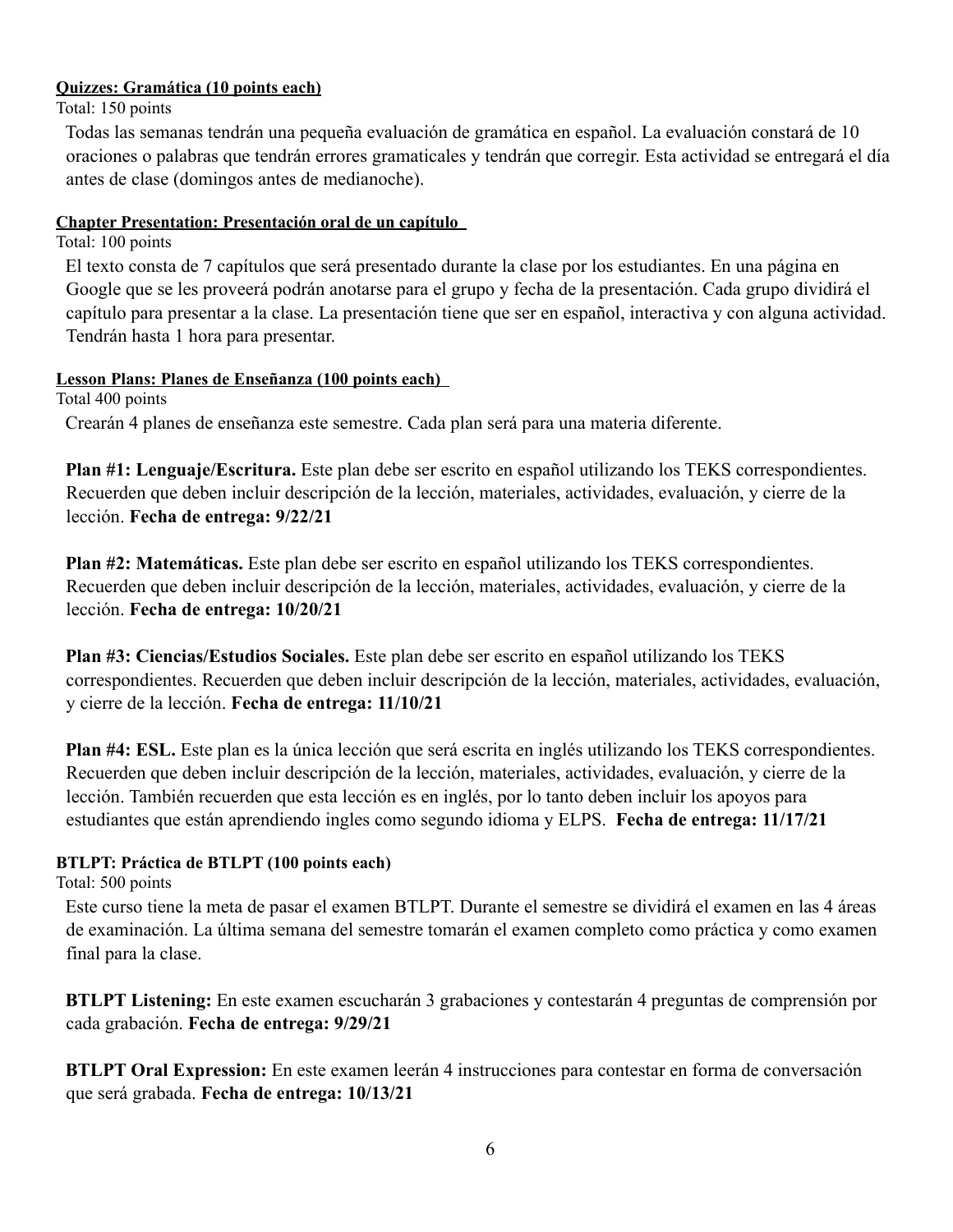**BTLPT Reading Comprehension:** En este examen leerán 2 artículos o narraciones y contestarán 8 preguntas por cada lectura. **Fecha de entrega: 10/27/21**

**BTLPT Writing:** En este examen tendrán que escribir en español contestando al tema designado. **Fecha de entrega: 12/1/21**

**Final Exam:** Este examen tendrá las 4 áreas de BTLPT y será el examen final del semestre. **Fecha de entrega: 12/9/21**

### **Attendance/Participation:** 150 Points

Each class is **worth 10 points**. If you are absent you will lose those points that could make a difference at the end of the semester.

Remember that you and your classmates will be presenting a chapter and it is your responsibility to be present for your presentation day and be accountable to your classmates.

**Late Work Policy**: Assignment submission time and dates are included in the schedule. Late assignments will be reduced by 50% of the points assigned if turned in within 3 days of due date. After 3 days past the due date, assignments will not be accepted and a zero  $(0)$  will be given as a grade. **NO EXCEPTIONS**. I am confident that you will not delay turning in assignments.

| <b>Grading Scale: 1800</b> |                |                |                |                 |
|----------------------------|----------------|----------------|----------------|-----------------|
| A: $1620-1800$             | $B: 1440-1619$ | $C: 1260-1439$ | D: $1080-1259$ | <b>F: Below</b> |
| 1079                       |                |                |                |                 |

**Deadlines and Incompletes:** Please be mindful of university deadlines for dropping and withdrawing from classes.

**Inclement Weather:** Because all assignments are posted on *Blackboard* for this course, due dates are not affected by campus closures due to inclement weather. Unless otherwise notified by your instructor via email or online announcement, students should assume that assignments are due as scheduled.

**Online Etiquette:** Emails, Discussion Board messages and/or any other forms of written communication in the online environment should use proper etiquette (i.e., no writing in all caps (usually denotes yelling), no curse words, and no "flaming" messages (angry, personal attacks).

Racial, ethnic, or gender slurs will not be tolerated, nor will pornography of any kind.

### NON-DISCRIMINATION STATEMENT

No person shall be excluded from participation in, denied the benefits of, or be subjected to discrimination under any program or activity sponsored by SRSURGC on any basis prohibited by applicable law, including, but not limited to race, color, national origin, religion, gender, age, or disability.

**Distance Education Statement**: Students enrolled in distance education courses have equal access to the university's academic support services, library resources, and instructional technology support. For more